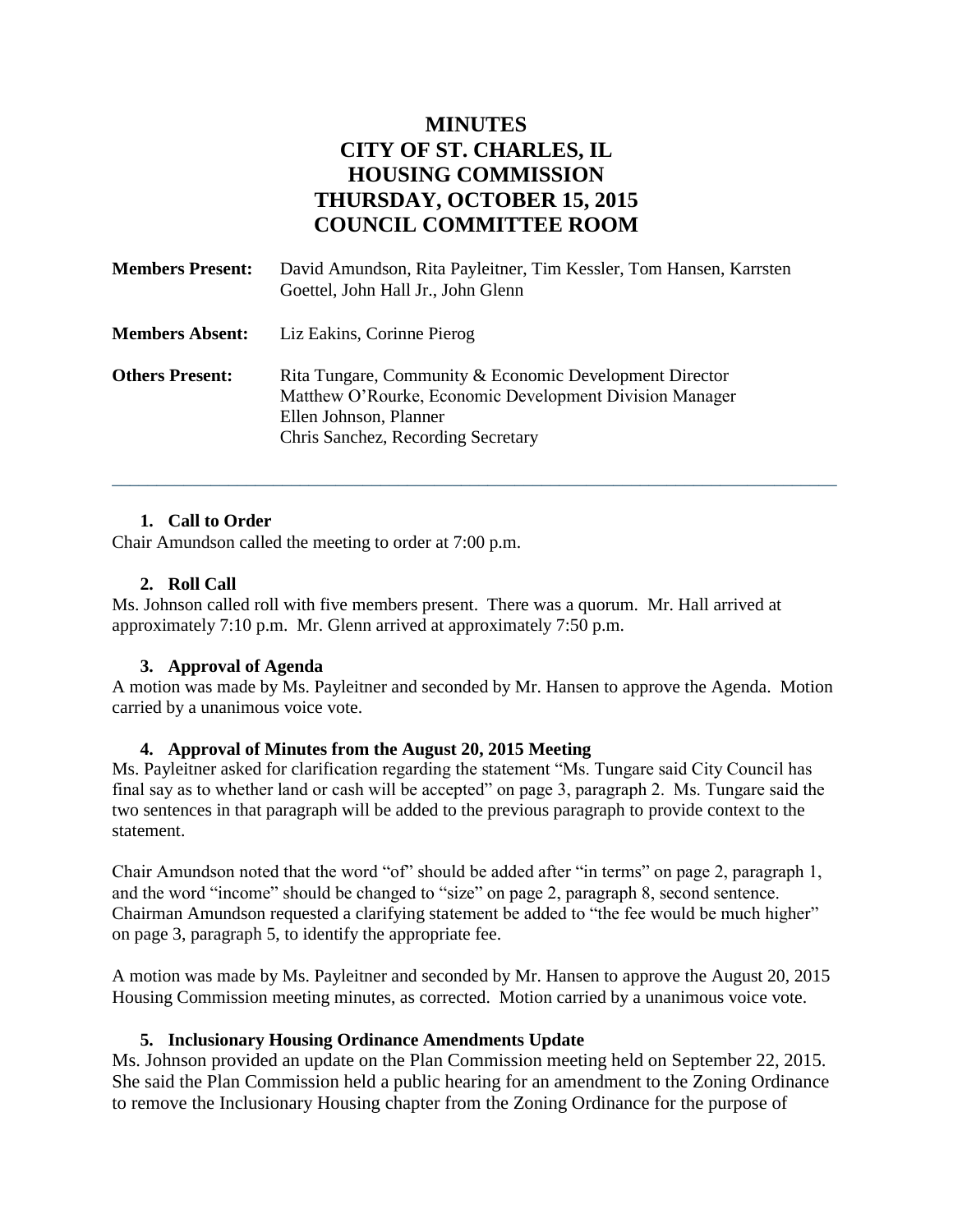placing the Inclusionary Housing provisions in a stand-alone Title of the City Code. Several Plan Commission members expressed concern that inclusionary housing components of development proposals and changes to the Inclusionary Housing Ordinance (IHO) would no longer be subject to a public hearing at the Plan Commission. The Plan Commission decided to continue the public hearing and requested to see the rest of the amendments discussed by the Housing Commission. The Plan Commission will continue this discussion at their October 20, 2015 meeting. All amendments will be discussed at that meeting.

Ms. Tungare said the intent of going before the Plan Commission was for an application to amend the Zoning Ordinance to pull the IHO out of the Zoning Ordinance. She explained the thought process behind this. Since the Housing Commission is charged with coming up with the amendments and doing the analysis, staff and the Housing Commission didn't see a need for two bodies to be going through the same process. However, since the Plan Commission expressed an interest, staff is going to provide them with all of the proposed amendments and information the Housing Commission went through over the past several months, to give them an understanding as to what the Inclusionary Housing Ordinance will look like in its amended form.

Mr. Kessler said the Plan Commission was instrumental in creating the IHO. He said when this first came before the Plan Commission they felt something didn't seem right. He noted that the Plan Commission was not aware of the discussions the Housing Commission had over the past year, and they were concerned that there would be no public hearing when a developer requests a variance. He said it could go directly from the Housing Commission to City Council without any public hearing. He said the Plan Commission discussed it further, but had no frame of reference to make a decision, so they decided to continue with the public hearing and requested to see the rest of the proposed amendments to the IHO.

Chair Amundson said he appreciated that the Plan Commission respected the process. He said they will continue to have meetings where the public is entitled to attend, but the Housing Commission is not forced by any ordinance to allow them to speak.

Ms. Johnson said the Open Meetings Act now requires that public attendees have the right to speak at any public meeting.

Mr. Kessler said the Plan Commission is mandated by the state to review developments and zoning issues that come before them, and to provide the public an opportunity through public hearings to weigh in on those issues. He noted that when a proposal comes before the Plan Commission stating those things are not going to happen any longer, they are going to take notice.

Chair Amundson suggested they move forward with pulling the IHO out of the Zoning Ordinance, but mandate that whenever there are any deviations that would have been heard in front of the Plan Commission, or when any amendments to the IHO are discussed, that the Housing Commission hold an official public hearing.

Mr. O'Rourke advised the group that there are criteria in place regarding deviations to the ordinance. Ms. Johnson said the Housing Commission would not address anything that complies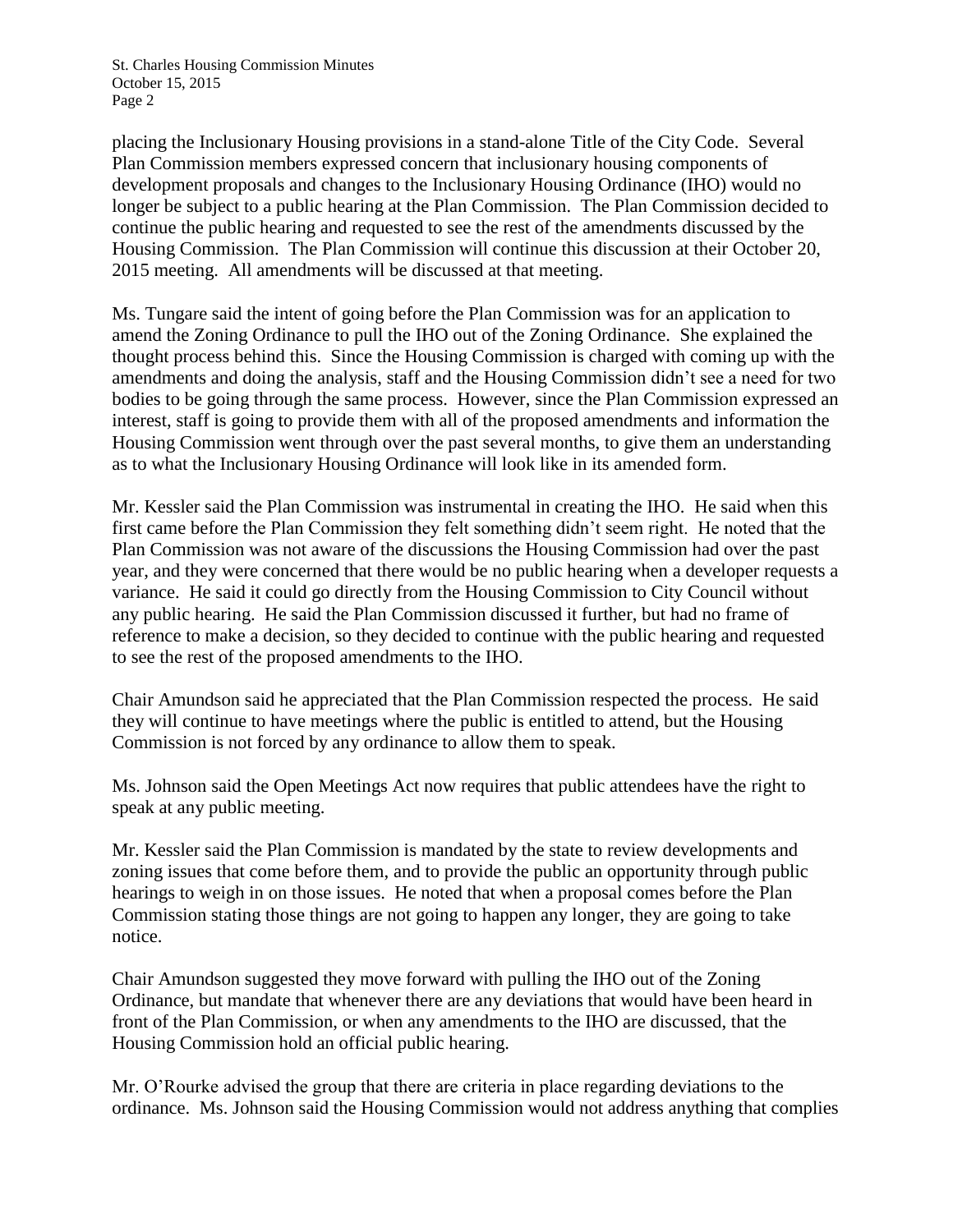directly with the ordinance.

Mr. Hanson said he views the Housing Commission discussions as building a recommendation and the public does not need to be involved in formulating that. He feels the public will have an opportunity to be involved when the recommendation goes for approval at City Council.

Ms. Tungare said the Plan Commission operates in a quasi-judicial setting and they need to be mindful of that. She said public hearings are very structured and the Housing Commission's conversations would have to be limited during a public hearing.

Ms. Tungare said the Housing Commission spent many months formulating the amendments. She noted the Plan Commission is reacting to the finished product and are not able to see what went into the Housing Commission's recommendation.

Mr. Kessler said the Plan Commission just wanted more information.

Chair Amundson said he was not sure they would want an official public hearing every time the Housing Commission talks about a paragraph in the ordinance. He said perhaps they could do something that allows the Housing Commission to have discussions, and when it goes to vote before the City Council, then it would become more open to the public.

Ms. Tungare suggested the Housing Commission discusses and formulates a recommendation and when it goes to City Council, the public hearing could be held at that point.

## **6. Employer-Assisted Housing Event Recap**

Ms. Johnson provided a recap of the event held on October 7, 2015. She stated there were approximately 30 attendees, with just a few employers in attendance. The Mayors of the four partner communities involved in the *Homes* project each spoke about their town's interest in housing. Robin Snyderman, from Brick Partners, and an expert on employer-assisted housing, gave a presentation and provided examples as to how the program works. Ms. Johnson said the next step is for the *Homes* group to hold a conference call to discuss how the four cities involved can assist employers in finding out more about the program.

Mr. Kessler asked who at the city would handle this. Ms. Johnson said that is something that will be discussed on the conference call.

Mr. Hall asked if there needs to be a minimum number of employees an employer must have in order to qualify.

Mr. O'Rourke noted larger employers may be the ones that participate, as they would get a tax credit for doing so. Mr. Kessler said he would like to see small businesses take this on. He said it is not that difficult to do.

Mr. Kessler felt this was a really good program and something the Housing Commission should back.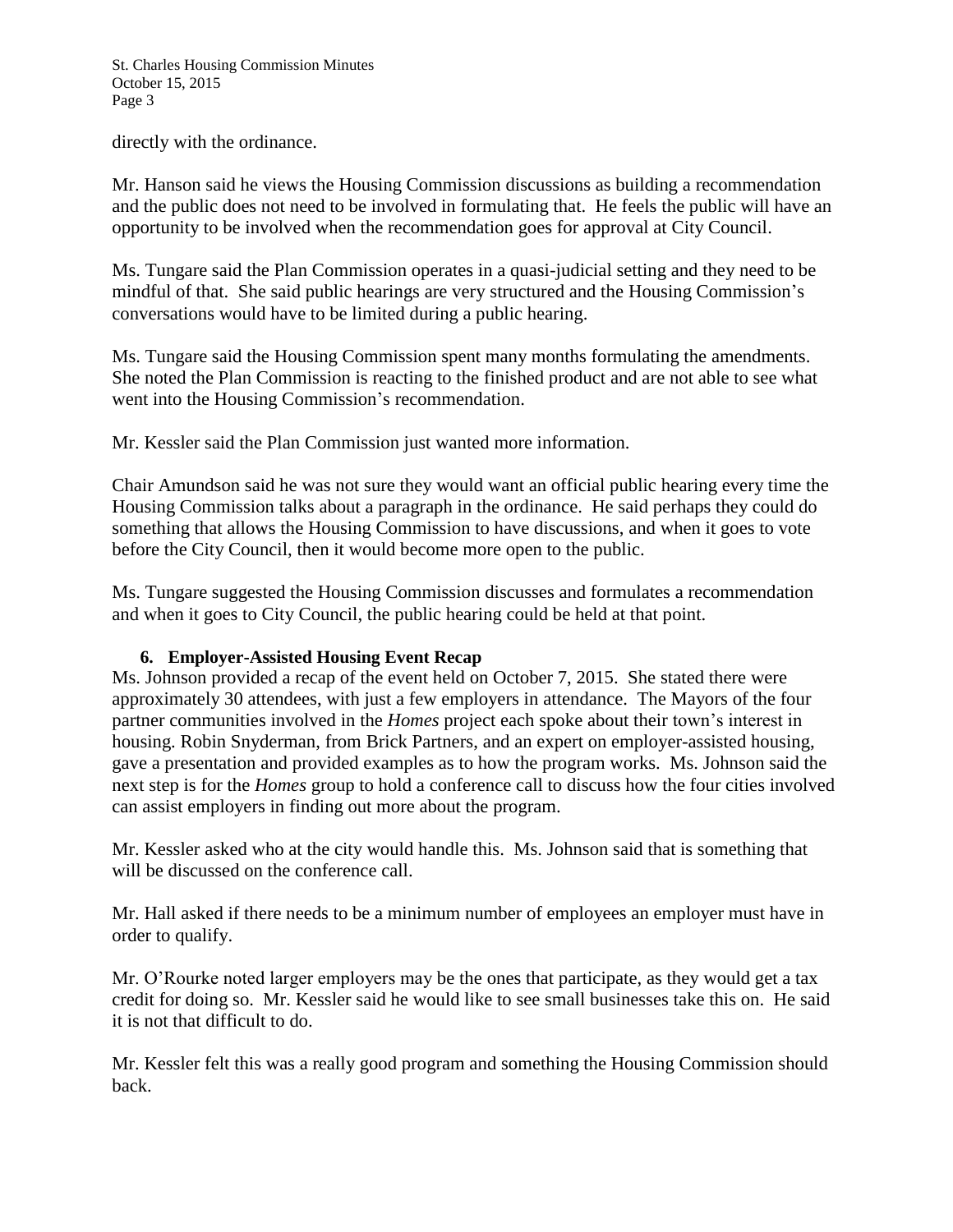Ms. Tungare said the role of the City is to educate people about the program. There are companies that help with the implementation/administration end of it.

## **7. Community Land Trust Exploratory Process**

Ms. Johnson stated that a recommendation that came out of the *Homes for a Changing Region* study was that the four communities involved in the study should look into the feasibility of creating a community land trust. CMAP has committed to providing two years of technical assistance in implementing the *Homes* recommendations. CMAP has been in contact with Betsy Lassar from BPI (Business and Professional People for the Public Interest). Betsy Lassar was instrumental in creating the Highland Park Community Land Trust. She is interested in working with the four communities as a consultant in conducting an "exploratory process". The process would be for educational purposes to get familiar with what a land trust is, how it would work, how it would be funded and administered, and what the leadership structure would be. The exploratory process is expected to take approximately one year to complete. After that is done, the four partner communities will decide if they want to pursue establishment of a community land trust. A meeting will be held in November to determine if the four partners want to go forward with the exploratory process.

Chair Amundsen said he would not expect Geneva to give St. Charles funds to establish affordable housing in our community, as that would only serve St. Charles residents. However, he felt more people would buy into the idea if the land trust supported a senior/handicapped assisted living facility.

Mr. O'Rourke stated the other communities might be willing to partner in a community land trust as a way to address their affordable housing issue; Geneva is now non-exempt from the Affordable Housing Planning and Appeal Act.

Chair Amundson suggested leveraging this as we have experience, some knowledge, an ordinance, and space; and the other communities now have a need to provide more affordable housing, which they may solve with cash.

Mr. Hall disagreed. He felt Geneva should deal with its own issues. He was concerned St. Charles would become a dumping ground for other communities and said they should not take on someone else's burden. He stated he was open to hearing about the program, but the affordable housing issue can be addressed without a land trust.

Mr. Kessler said his biggest concern is the length of time the exploratory process will take. He felt it was too long. He stated the Housing Commission needs to move forward with some sort of plan to implement affordable housing.

Mr. Hansen asked if the study would preempt the Housing Commission from developing a plan to utilize some of the Housing Trust Fund. Mr. Kessler suggested they tackle some smaller issues during the exploratory process.

Mr. Hall said people are not aware of all the great programs available to them due to a lack of marketing. Mr. Kessler suggested partnering with groups already offering these programs to people.

Mr. O'Rourke gave a brief description of the City's Single-Family Rehab Program. He said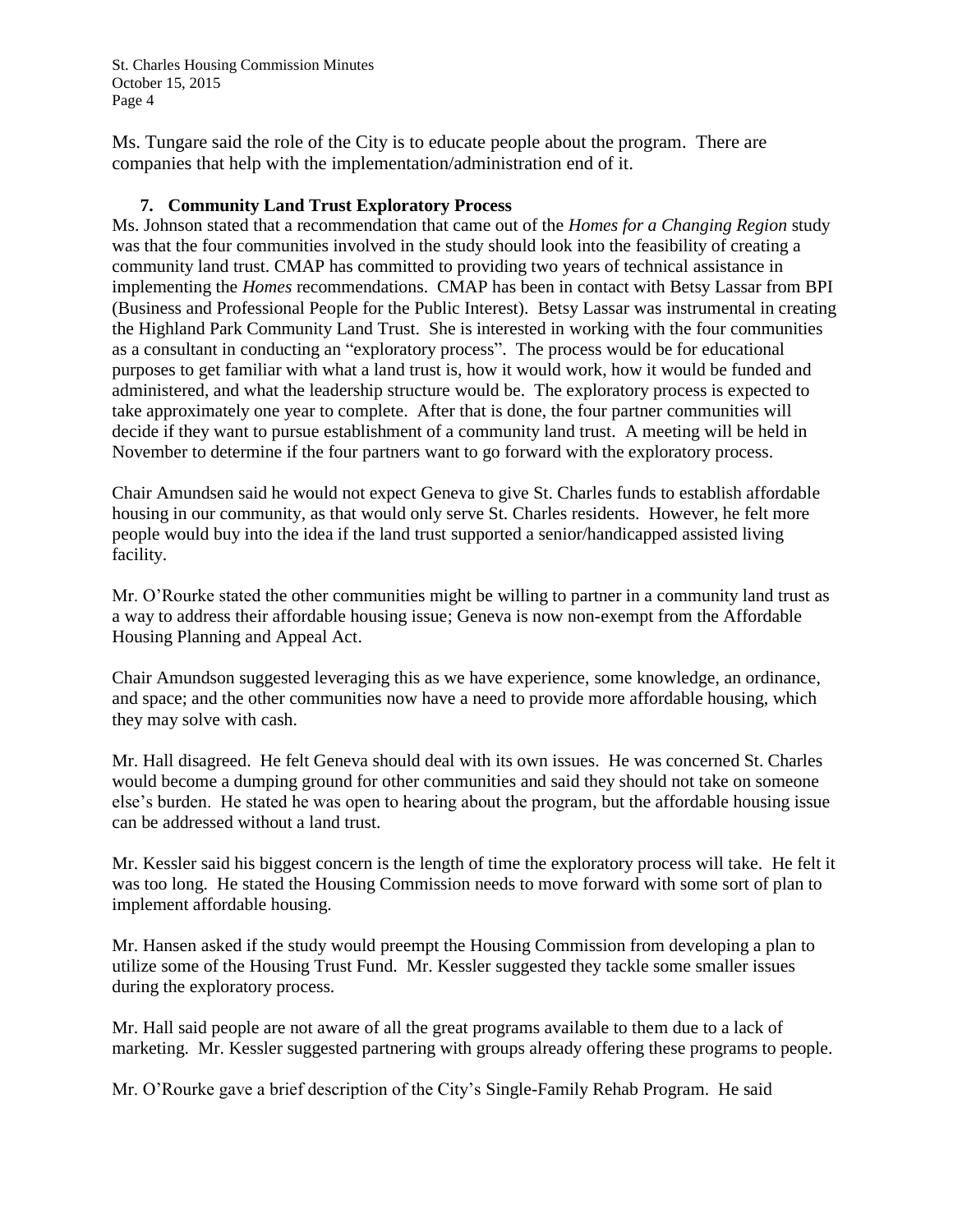information on this program is included in the City Newsletter.

Mr. Hall said the informational/advertising material needs to be something that attracts people to the City's program. He suggested making a deal with local publications to include an ad with a link to the program information.

Mr. O'Rourke advised the Commission that advertising is not an eligible use of housing trust funds.

Mr. Hall suggested looking into the cost of adding something to the City's website. Mr. O'Rourke said information on the Single-Family Rehab Program is already on the City's website. Ms. Johnson noted that the information on the City's website is not particularly easy to find; someone would have to be looking for this information in order to come across it.

Mr. Hansen described the HAV (Housing Assistance Volunteers) organization. He said it is similar to Habitat for Humanity, but on a smaller scale. He stated the program is made up of volunteers who help elderly people who come out of nursing homes with improvements to their homes that they cannot afford to do themselves. For example, they might help build a ramp at an eligible person's home. He said the bank has donated money to this organization. Mr. Hansen was not sure how the people and organization find one another, but he said they obviously have a medium to connect with the people who need help.

The Commissioners asked if using funds to partner with this organization would be permitted. Ms. Johnson read one of the eligible activities for funds from the Housing Trust Fund code section that might apply: "Grants or loans to non-profit organizations that are actively engaged in addressing the needs of eligible households".

Mr. Glenn felt this was shirking their responsibility by accepting money to create affordable housing, but then pushing it off on another group.

Mr. Kessler said they cannot sit on this any longer and stressed that they must do some small things while still developing the big picture.

Mr. Glenn stated Lazarus Housing has a program that puts people in affordable rentals. Mr. O'Rourke informed the group that it was a policy question. He said the stance that has always been stated by the Housing Commission and City Council was that they did not want to do rental subsidies.

Chair Amundson stated the ultimate goal is to move the needle towards increasing our percentage of affordable housing, and get affordable units built. He said he wants to do something significant.

Mr. Kessler said the Housing Commission is trying to promote affordable housing and help eligible families, and not just meet the requirements of the state.

Mr. Glenn asked if they could give some funds to Habitat for Humanity. Chair Amundson said the only way that would work is with a land trust, if they gave Habitat a lot in St. Charles. Otherwise, there would be issues with Habitat's economic model due to the value of lots in St. Charles.

Chair Amundson suggested they talk to HAV. Ms. Tungare said they would devote some time to